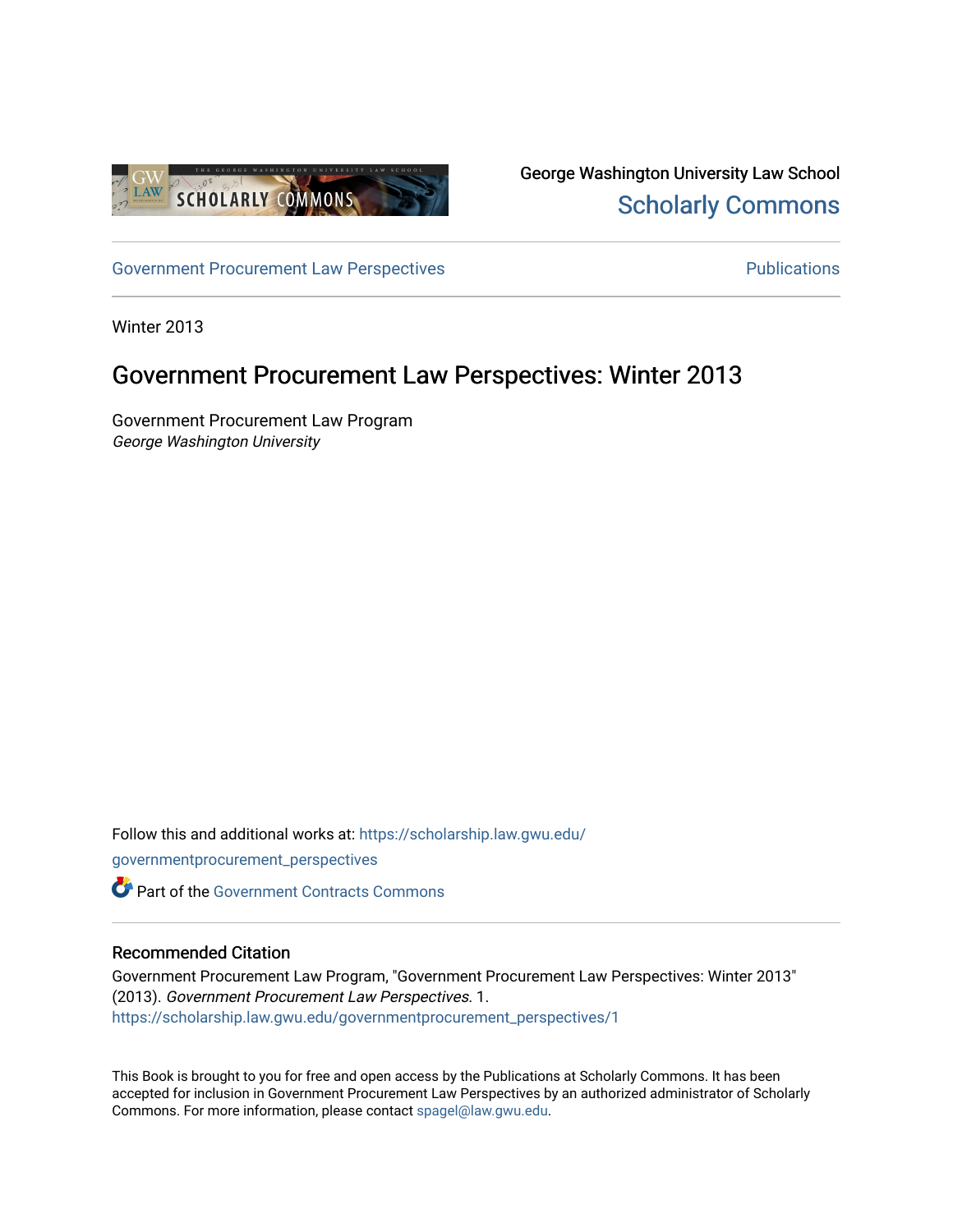THE GEORGE WASHINGTON UNIVERSITY LAW SCHOOL

# GOVERNMENT PROCUREMENT Law Perspectives

LAW

# WINTER 2013

# New Government Contracts Scholarship Fund Created to Honor Murray J. Schooner



*Murray J. Schooner*

#### In the fall semester

Associate Dean for Government Procurement Law Studies Daniel I. Gordon announced the establishment of an endowed scholarship fund in honor of the late Murray J. Schooner, a long-time leader in the federal acquisition community who died in 2010. Dean Gordon noted that Murray Schooner was called the "godfather of supplier diversity in government contracting," in recognition of his enormous contributions to strengthening the role of small businesses in federal contracting.

The Murray J. Schooner Scholarship will provide financial aid to deserving

students studying government procurement law—the next generation of legal and policy talent preparing to serve in that community. Professor Steven Schooner, Murray's son, said that he was touched by the creation of a scholarship fund in honor of his father. "My dad would have been thrilled to know that a fund named after him was being created to help new people join the federal contracting community."

Murray Schooner earned his master's degree in government contracting at GW's School of Business in 1974, while serving on active duty in the U.S. Army. After retiring as a Lieutenant Colonel in the late 1970s, Mr. Schooner went on to work for 27 years for Unisys Corporation (and its predecessor, Sperry) as the Director of Procurement and Socioeconomic Business Development. Throughout his career, Schooner championed small and disadvantaged business contracting programs, with particular focus on minority-, women-, and veteranowned small businesses. He was a selfless volunteer, mentoring many of the current generation of leaders in federal

# GW Law Takes Center Stage at World Bank Symposium on Suspension and Debarment

33331111

#### The World Bank's Preston

Auditorium was crowded on October 9 for a symposium on suspension and debarment. GW's Government Procurement Law Program faculty played lead roles in planning and running the symposium, which drew attendees from private practice, companies, multilateral development banks, and other organizations. Professor Steven Schooner led the day's first panel, on the U.S. suspension and debarment system, with Assistant Dean Jessica Tillipman serving as a panelist. Professor Christopher Yukins participated in the second panel, which looked at debarment processes in other countries, with an emphasis on the European Union member states.

That panel also heard from Sandeep Verma, LL.M. '09, who spoke by video conference from Delhi about the Indian approach to suspension and debarment, as well as from Laurence Folliot-Lalliot, Professor of Public Law at the University of Paris, who spoke from Paris about the European approach; Professor Folliot-Lalliot is a frequent guest lecturer in GW's Government Procurement Law Program. After a panel on the multilateral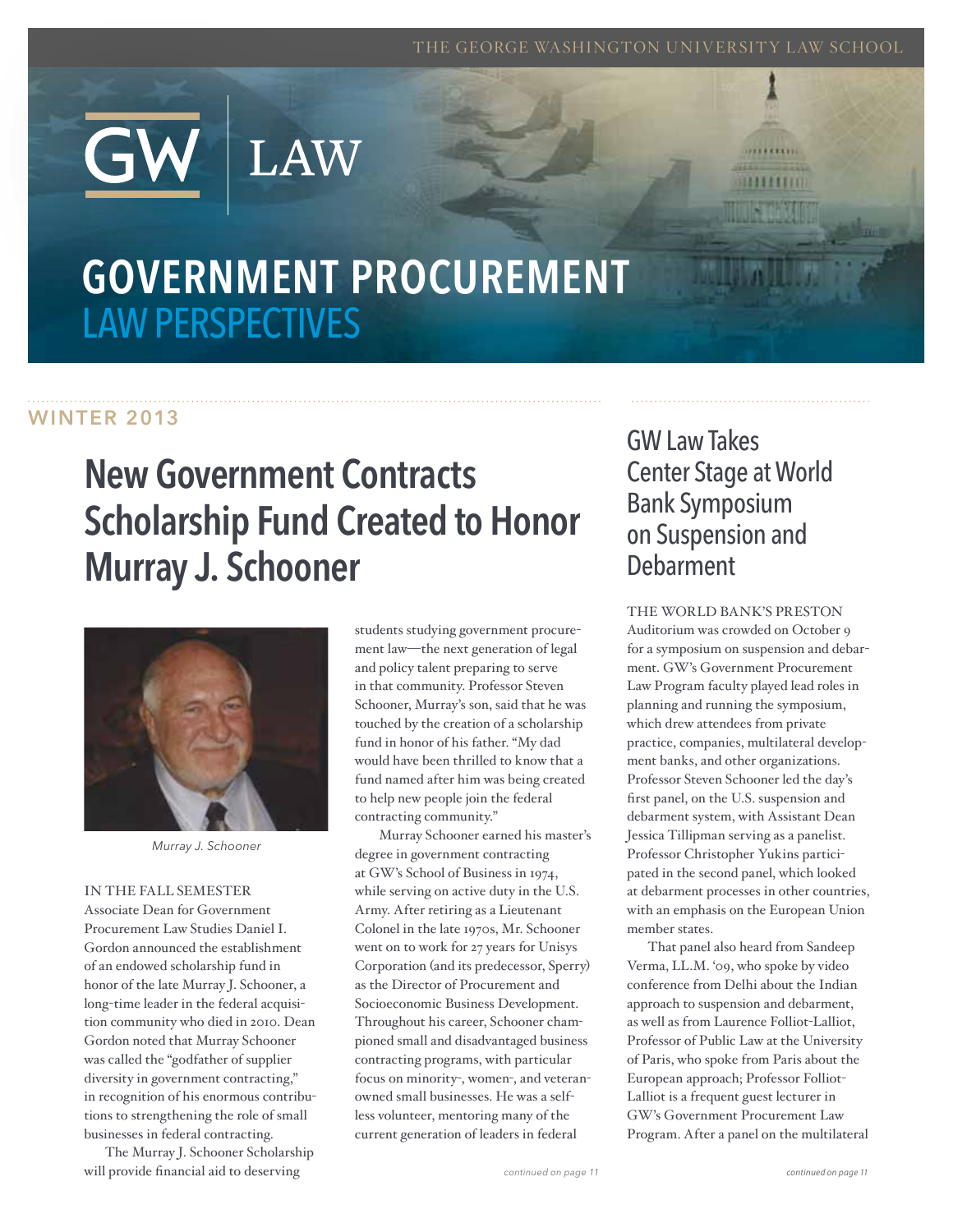# Europe Day–by–Day: Yukins and Gordon

In mid-December, when others were on break and getting ready for the holidays, Professor Christopher Yukins and Associate Dean Daniel I. Gordon were on a whirlwind, threecountry European grand tour of procurement law.

On Monday, December 16, Professor Yukins joined Gabriella Racca, Professor of Administrative Law and Deputy Dean of the Faculty of Economics of the University of Turin, for a day and a half of seminar discussions with her graduate students studying procurement law. Meanwhile, Dean Gordon went to Brussels to meet with the European Commission attorney leading the revision of the European Union's Procurement Directive. The European Commission's attorney wrote afterwards that he was energized by the exchange of views, and noted that, instead of the four hours of the meeting, he "could have spent the whole day."

On Tuesday, while Professor Yukins continued his seminar at the University of Turin, Dean Gordon was in Paris, where he gave a guest lecture in the administrative law graduate course of Laurence



*Associate Dean Gordon with Professor Gabriella Racca (third from I) and their procurement law graduate students at the University of Turin's Faculty of Economics.*

Folliot-Lalliot, Professor of Public Law at the University of Paris and a friend and regular lecturer at GW Law. Somewhat to his surprise, Dean Gordon was asked to lecture in French, which he hadn't done in more than 30 years. Although expressing concern that some French verbs may have been injured in the production of the lecture, Dean Gordon noted afterward that the audience seemed engaged and asked many questions.

On Wednesday, Professor Yukins and Dean Gordon were together at the prestigious Institute of Political Studies in Paris, where they contributed to a daylong symposium on comparative public

procurement law. The symposium was attended by several dozen academics and practitioners from Europe, the United States, and other countries.

On Thursday, Dean Gordon was off to Turin, where he continued the intensive graduate seminar that Professor Yukins had begun with Professor Racca's students. By the end of the day on Friday, it was time to rest: Professor Yukins in Tuscany with his family, and Dean Gordon taking a stroll around Turin with Professor Racca, before returning to Washington on Saturday, ready to get back to work. ■

# GW Law Hosts Leading Anti-Corruption Experts at Conference

On December 4, GW Law and the Anti-Corruption Committee and North American Forum of the International Bar Association (in co-operation with the Anti-Corruption Committee of the American Bar Association) hosted a day-long conference on the international fight against corruption. Leading anti-corruption experts from around the world led panel discussions that examined whether various anticorruption initiatives have been effective

in combating corruption. Panelists discussed the Organization for Economic Co-operation and Development (OECD) Anti-Bribery Convention, the role of international organizations in the fight against corruption, the private sector response, and the challenges of prosecuting corruption cases. The panelists also addressed what can and should be done to combat corruption in the future.

Assistant Dean Jessica Tillipman

moderated a panel on "Anti-Corruption Origins and Evolution," which addressed the interesting history of the Foreign Corrupt Practices Act and international anti-bribery conventions, while Professor Christopher Yukins spoke on a panel that discussed how to improve anti-corruption tools and potential future initiatives.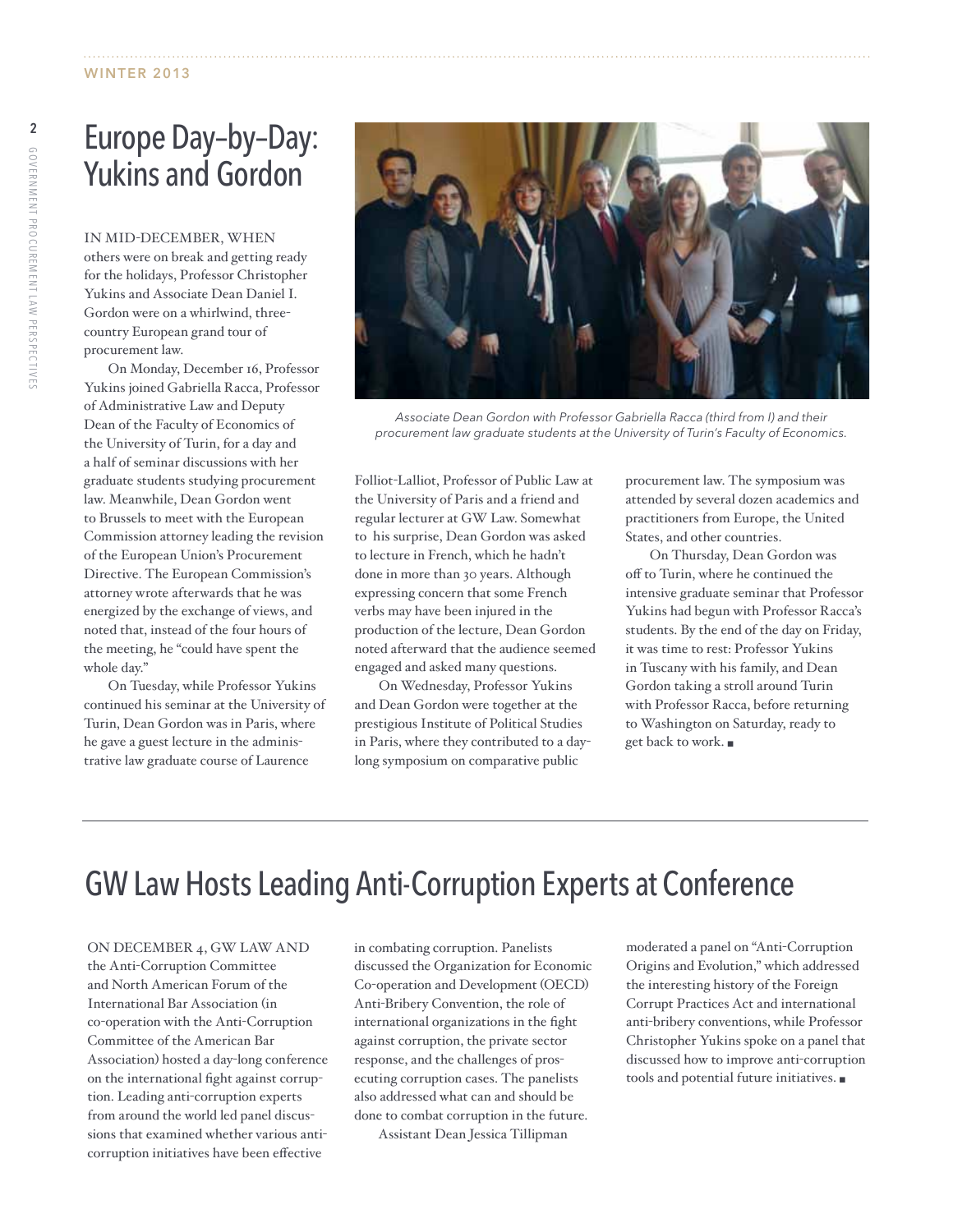# Professor Joshua Schwartz Speaks on Litigating State Secrets at IPPC



*Professor Joshua Schwartz*

At the fifth International Public Procurement Conference (IPPC), Professor Joshua Schwartz presented his paper "Litigating State Secrets in

Government Contracts Performance Disputes." The conference, which was held in Seattle, was hosted by the Florida Atlantic University (under the leadership of Professor Khi Thai) and the National Institute of Government Purchasing. Professor Schwartz's paper also was selected for publication in the volume containing the premier papers submitted for the conference, *Charting a Course in Public Procurement Innovation and Knowledge Sharing* (PrAcademics Press, 2013).

Since the biennial conference's inaugural session in Fort Lauderdale in 2004, GW Government Procurement Law Program faculty have been actively involved in the conference and its publications program. Among the 2002 participants were Professors Steven

Schooner and Joshua Schwartz, as well as Associate Dean Daniel I. Gordon, then a member of the program's adjunct faculty. Subsequent sessions have reflected the ongoing globalization of the field of government procurement, both by their international participation and their increasingly diverse venues. The second session was held in 2006 in Rome, hosted by the University of Rome "Tor Vergata," under the leadership of Professor Gustavo Piga. Professor Schwartz and Professor Christopher Yukins presented at that conference. The third IPPC was held in 2008 in Amsterdam, with Professor Yukins participating. The fourth conference, held in Seoul, South Korea, marked a further diversification of participation and location and included a presentation by Professor Schwartz.

# Pat Davis Joins Adjunct Faculty



*Patricia Davis*

Patricia R. Davis, a veteran of more than 20 years in the Commercial Litigation Branch of the Department of Justice, has been named as the newest adjunct faculty member in the Government Procurement Law Program. The law faculty, at its November 30 meeting, approved Davis's appointment as a Professorial Lecturer in Law. Ms. Davis is scheduled to teach Government Contracts Advocacy in the summer session of 2013.

 Professor Steven Schooner said that he was "elated" that Ms. Davis will be teaching at the law school. "Our students will benefit from Pat's experience and insights," he remarked. "Pat has a depth of knowledge that is virtually unmatched in the important areas

she has worked in, particularly the False Claims Act and the mandatory disclosure rules." Ms. Davis expressed delight at the faculty's approval of her appointment. "I am very much looking forward to teaching GW Law's students," she remarked.

 Associate Dean Daniel I. Gordon also welcomed Professor Davis's appointment. "Pat brings exactly the qualities we are looking for at GW Law: substantive depth, breadth of experience, and a desire to help our students bridge the gap between law school and the practice of law. Our adjunct faculty enrich the learning experience for our students, and we are thrilled that Pat Davis is joining their ranks." $\blacksquare$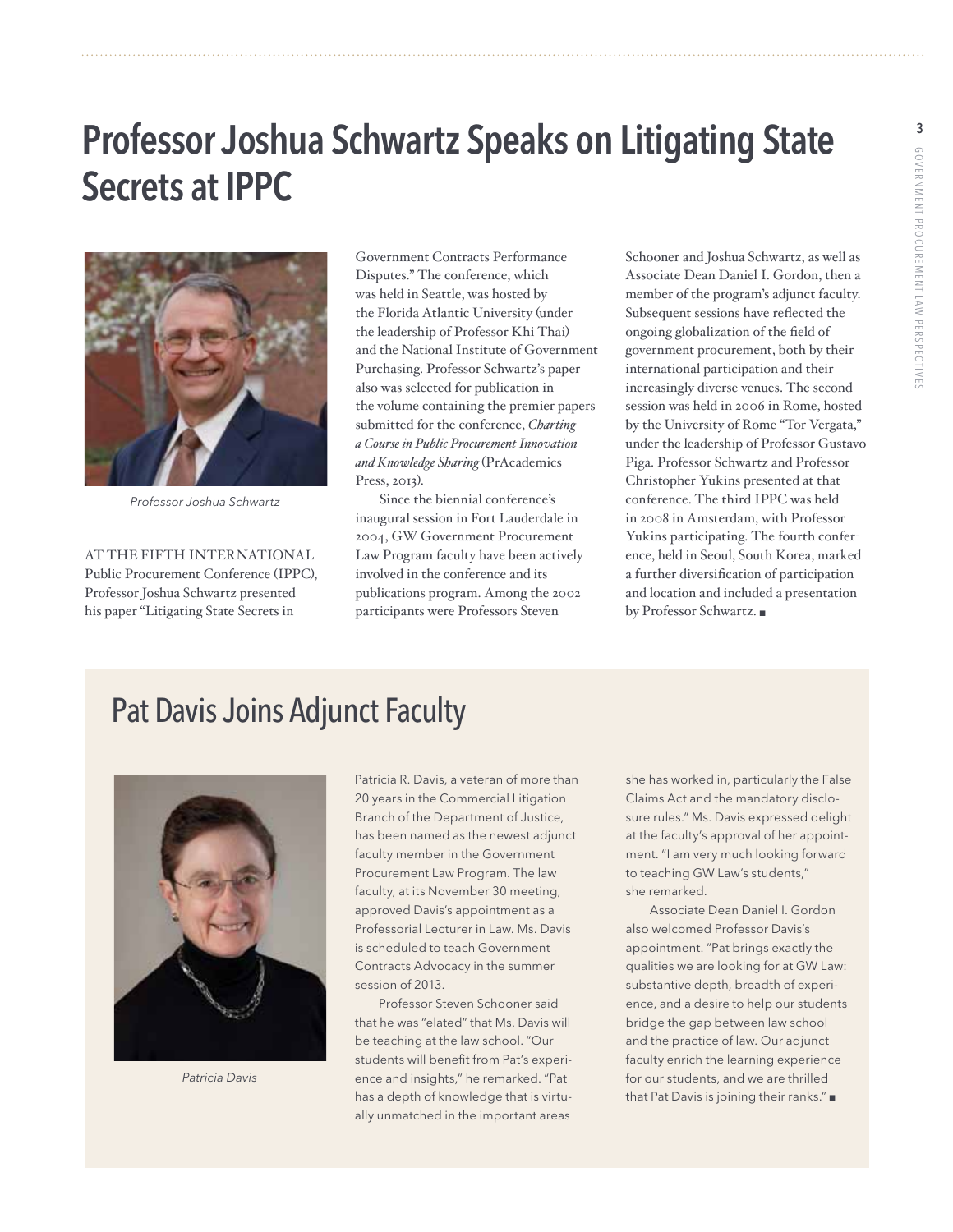

*Roger Boyd Fellow Sonia Tabriz with Professor Steven Schooner and Associate Dean Daniel I. Gordon.*

# Interview with Sonia Tabriz, J.D. '13

### What's it like being the student Editor-in-Chief of the *Public Contract Law Journal?*

Serving as Editor-in-Chief of PCLJ has exceeded my expectations. Upon beginning my studies at GW Law, I immediately recognized the prestige of PCLJ in the legal community. But I did not appreciate just how important the journal is to government contracts practitioners until I began my tenure as Editor-in-Chief. PCLJ is truly a focal point for examining innovative issues in government contracts law, and I feel honored to serve as a leader on the editorial board.

#### What is better than you expected?

In my capacity as Editor-in-Chief, I have the privilege of collaborating with practitioner editors from the ABA Section of Public Contract Law to select and substantively refine articles that are thought-provoking and provocative. These efforts are supported by the student editorial board, which is staffed with dedicated editors who consistently demonstrate their unwavering commitment to PCLJ. Last, but certainly not

least, as Editor-in-Chief I work closely with Associate Dean Daniel I. Gordon, Professor Steven Schooner, and Professor Christopher Yukins—PCLJ's journal advisors and experts in government contracts.

The camaraderie that I have established with my fellow student editors as well as the support and guidance I have received from ABA practitioner editors and PCLJ's faculty advisors have helped me do my best as Editor-in-Chief.

### What have you found most challenging about the position?

The shortage of time is probably the most challenging part of the job. Law students have a number of responsibilities that all require a great deal of time and effort. For that reason, anyone considering a position as editor-in-chief must consider the significant time commitment: the journal must be a priority.

I have overcome challenging time pressures by establishing schedules that are both detailed and flexible. Thinking ahead and anticipating any last-minute problems that may arise have ensured that we consistently meet publication deadlines.

### What's it like working with Pat Wittie, the ABA Editor-in-Chief?

It is a joy and an honor. Pat Wittie is an extraordinary leader, and I learn from her every time we work side-by-side. She makes a real difference in helping us to produce a thoughtful and timely publication of articles and notes that are relevant to the government contracts community at large.

 Pat is involved, attentive, and incredibly knowledgeable. But what I admire most about her is that, from the very first day of her tenure as the ABA Editor-in-Chief, Pat has remained eager to improve what she agrees is already a superior law journal. Her enthusiasm and commitment to PCLJ is inspiring to all of us student editors, as we work diligently to meet and, where we can, exceed her expectations.

### What's the one thing you wish you'd known when you started?

One thing I wish I had known when I started is that there is a steep learning curve. I recall, so vividly, feeling overwhelmed when I first took my position. The Editor-in-Chief manages all of the journal's operations. That means that the individual in that position must master various editing cycles as well as coordinate the efforts of authors, student editors, ABA practitioner editors, and faculty advisors. This was a lot for me to take in, all at once. And my nerves were particularly challenged because I felt—and still feel—a unique sense of responsibility for the success of PCLJ.

But with patience and practice, managing the day-to-day operations of PCLJ has become second nature allowing me to focus my attention on addressing any unforeseen problems that arise as well as improving the quality of the publication.

### Was there something you had done earlier that has served you well, in terms of preparing you for the job?

As an undergraduate student at American University, I co-authored and co-edited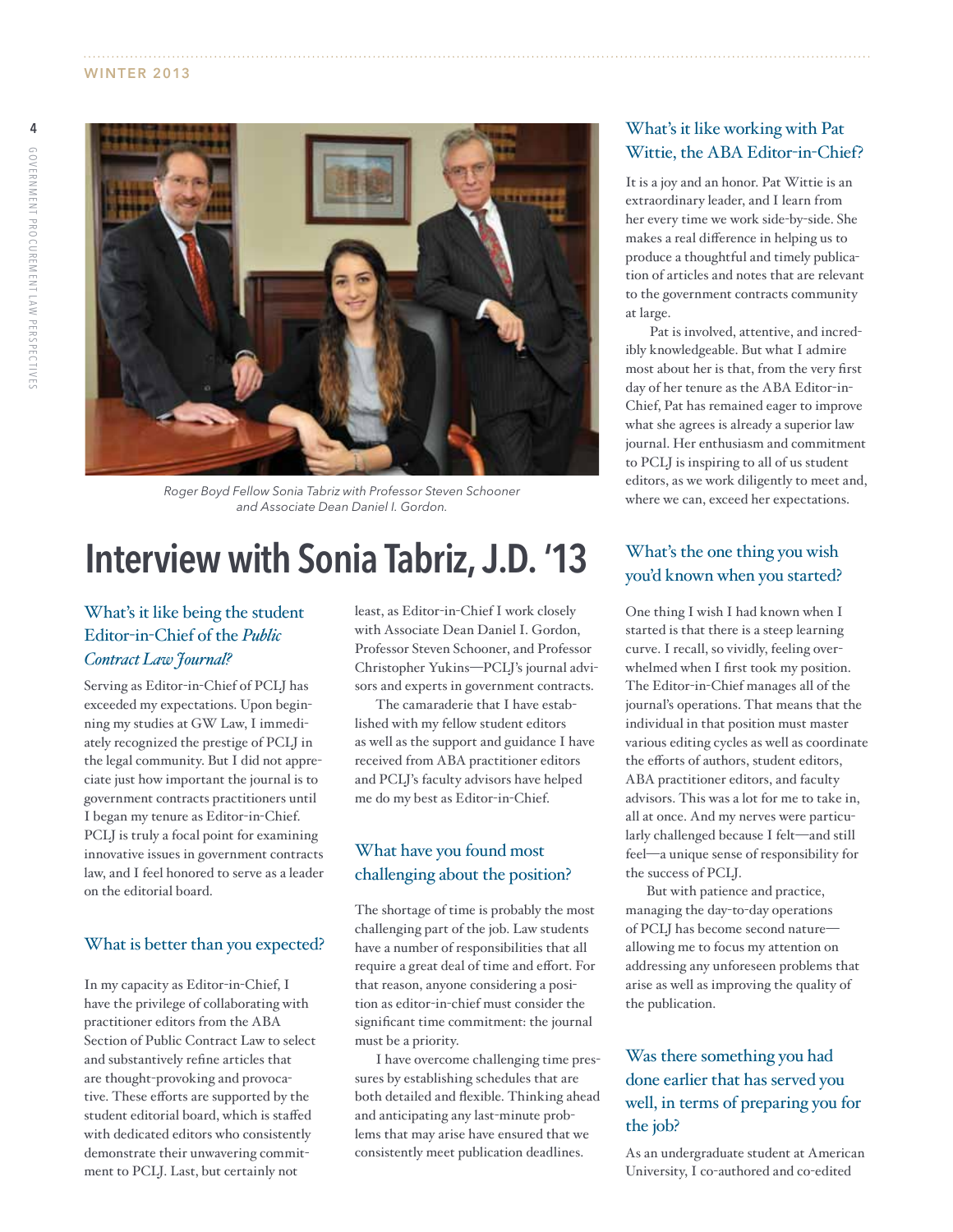a number of publications on legal issues with my professor and mentor Dr. Robert Johnson. My experience working with Dr. Johnson to draft and revise our publications allowed me to develop as both a writer and editor. I recognized the important balance between developing a broad, overarching theme while perfecting minutia at the sentence level. I also realized the importance of supporting each assertion with citations, which provide the reader with additional resources and also lend to the credibility of the author. These skills have served me well today.

### What advice would you give to potential authors of articles for PCLJ?

I would advise potential authors to be both provocative and thorough as they draft articles for publication in PCLJ. The articles that I have enjoyed editing—and that I think readers have found most interesting—discuss common government contracts issues in a new and at times controversial way. Of course, this is not an easy feat. But by grounding a contentious opinion in extensive research and background information, potential authors will reach government contracts practitioners in a profound and unique way.

### Has serving as Editor-in-Chief affected your thoughts about what you'd like to do after law school?

Serving as Editor-in-Chief has only confirmed my desire to practice government contracts law after graduation. Through working with authors to prepare their articles for publication, I have gained a unique familiarity with many different aspects of the field. Moreover, by working with the GW Law faculty advisors and ABA practitioner editors, I have developed a strong connection to the government contracts community. I look forward to remaining active in this community, after I graduate, as an attorney practicing government contracts law with a firm in Washington, D.C.  $\blacksquare$ 



# Government Contracts Advisory Board

#### Chairman

Paul F. Khoury, J.D. '86 Wiley Rein

#### Chairmen Emeriti

Thomas M. Abbott, J.D. '84 McKenna Long & Aldridge

J. Richard Knop, J.D. '69 FedCap Partners

Rand L. Allen Wiley Rein

Michael J. Askew General Dynamics Corporation **NASSCO** 

Matthew Blum, J.D. '88 Office of Management and Budget

The Honorable Ruth C. Burg, B.S. '45, J.D. '50

Mark D. Colley Arnold & Porter

Jeffrey L. Handwerker, J.D. '95 Arnold & Porter

Kevin F. Hartley, J.D. '83 Microsoft Corporation

Seymour Herman, LL.M. '66 CPA/Attorney/Arbitrator

David Kasanow McKenna Long & Aldridge

Douglas P. Larsen Northrop Grumman Corporation

Michael F. Mason, J.D. '96 Hogan Lovells

Dorn C. McGrath III, J.D. '82 Greenberg Traurig

James C. Mifsud, LL.M. '86 Lockheed Martin Corporation

William J. Mutryn, J.D. '75 Holland & Knight

Ralph C. Nash Jr., J.D. '57 George Washington University Law School

Robert Nichols Covington & Burling

Philip O. Nolan, J.D. '94

John S. Pachter, J.D. '66, LL.M. '70 Smith Pachter McWhorter

Jacob B. Pankowski, J.D. '81 Greenberg Traurig

Rebecca E. Pearson, LL.M. '96 Venable

Ronald S. Perlman, LL.M. '80 Holland & Knight

Alan Peterson Robinwood Consulting

Edwin L. Phelps, J.D. '68 Phelps Enterprises International

Dean Wayne Rutley, J.D. '86 Womble Carlyle Sandridge & Rice

Angela B. Styles Crowell & Moring

Joseph D. West, J.D. '77 Gibson Dunn & Crutcher

The Honorable Thomas C. Wheeler U.S. Court of Federal Claims

Ralph O. White Jr. U.S. Government Accountability Office

Karen L. Wilson, LL.M. '82 The Boeing Company

#### Faculty Leadership

Daniel I. Gordon, Associate Dean for Government Procurement Law Studies

#### Co-Directors

Steven L. Schooner, LL.M. '89, Nash and Cibinic Professor of Government Procurement Law

Joshua I. Schwartz, E.K. Gubin Professor of Government Contracts Law

Christopher R. Yukins, Professor of Government Contracts Law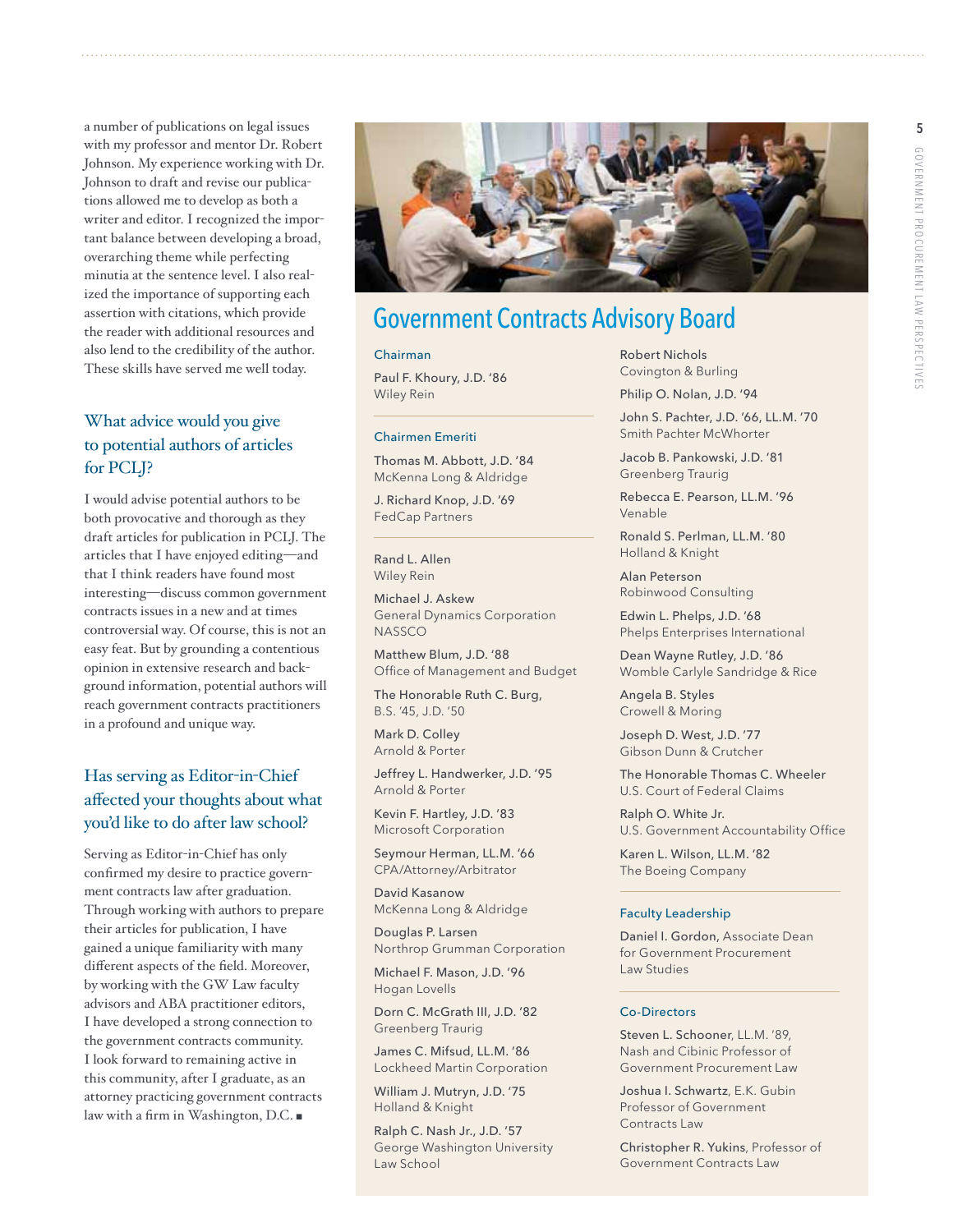# GW Law Hosts Symposium on Draft Acquisition Law



*Professor Yukins, Kevin Hartley JD '83, Angela Styles, Associate Dean Gordon, Roger Waldron, Richard Beutel, and David Drabkin.*

ON OCTOBER 18, 2012, THE JACOB Burns Moot Court Room was full to the rafters as experts discussed a new initiative to reform federal acquisition law. The audience included more than 100 practitioners, academics, and congressional staffers (from both parties and both houses of Congress), as well as GW Law students, taking advantage of the Government Procurement Law Program's unique ability to bring together diverse stakeholders in the federal procurement arena. After welcoming and introductory remarks from Associate Dean Daniel I. Gordon, Richard Beutel, Senior Counsel for Acquisition and Procurement Policy for the House of Representatives Committee on Oversight

and Government Reform, summarized the current version of the draft bill, called the "The Federal IT Acquisition Reform Act." Mr. Beutel reports to Committee Chairman Darrell Issa, and he emphasized the Chairman's interest in getting feedback on the preliminary draft bill, in the hopes that, when introduced, the bill can have bipartisan support.

 Beutel highlighted provisions in the draft bill that strengthened the role of agency chief information officers as well as institutional changes meant to reduce duplication and increase speed and efficiency in the way the federal government buys IT. Among the mechanisms in the proposed legislation intended to drive improvements in the acquisition of

IT are the creation of acquisition centers of excellence and the aggregation of demand, in order to obtain lower prices.

Following Mr. Beutel's presentation, several panelists discussed what they saw as positive aspects of the draft bill, as well as their concerns over current provisions. The panelists were Roger Waldron, President of the Coalition for Government Procurement; Angela Styles, partner in Crowell & Moring's Washington, D.C., office and chair of the firm's Government Contracts Group; Kevin Hartley, Assistant General Counsel at Microsoft Corporation; and Dave Drabkin, Corporate Director of Acquisition Policy for Northrop Grumman Corporation (Crowell & Moring, Microsoft, and Northrop Grumman are all members of GW Law's Government Contracts Advisory Board).

After the panelists' remarks, Professor Christopher Yukins and Dean Gordon moderated a discussion in which panelists addressed questions and comments from the audience. While attendees at the symposium expressed mixed views on the provisions of the draft bill, they unanimously praised GW Law for putting the forum together. Dean Gordon said that he was told "again and again that this is the kind of substantive, constructive discussion at which GW Law's Government Procurement Law Program excels."

# Volunteer to Judge in the Spring 2013 Government Contracts Moot Court Competition!

#### Each year, one of the

highlights of GW's Government Procurement Law Program is the 'Gilbert A. Cuneo' Government Contracts Moot Court Competition. Sponsored and supported by the law firm of McKenna Long & Aldridge, the competition offers students the chance to put their research, writing, and oral advocacy skills to the

test, arguing both sides of an appellate case before seasoned government contracts professionals.

This spring, teams will face off in a case that, while the facts are fictitious, once again involves issues currently facing the public contracts bar. The preliminary and semi-final rounds will be held at the Law School, on March 16 and March 23,

respectively. The final round will take place April 11 at the Howard T. Markey National Courts Building, across the street from the White House, before a panel of practicing judges.

Practitioners interested in serving as judges for the preliminary rounds are encouraged to contact our Graduate Admissions Director, Stephanie Allgaier at 202.994.0715, sallgaier@law.gwu.edu. Even if it is too late for the 2013 competition, Ms. Allgaier will be happy to add you to our invitation list for next year.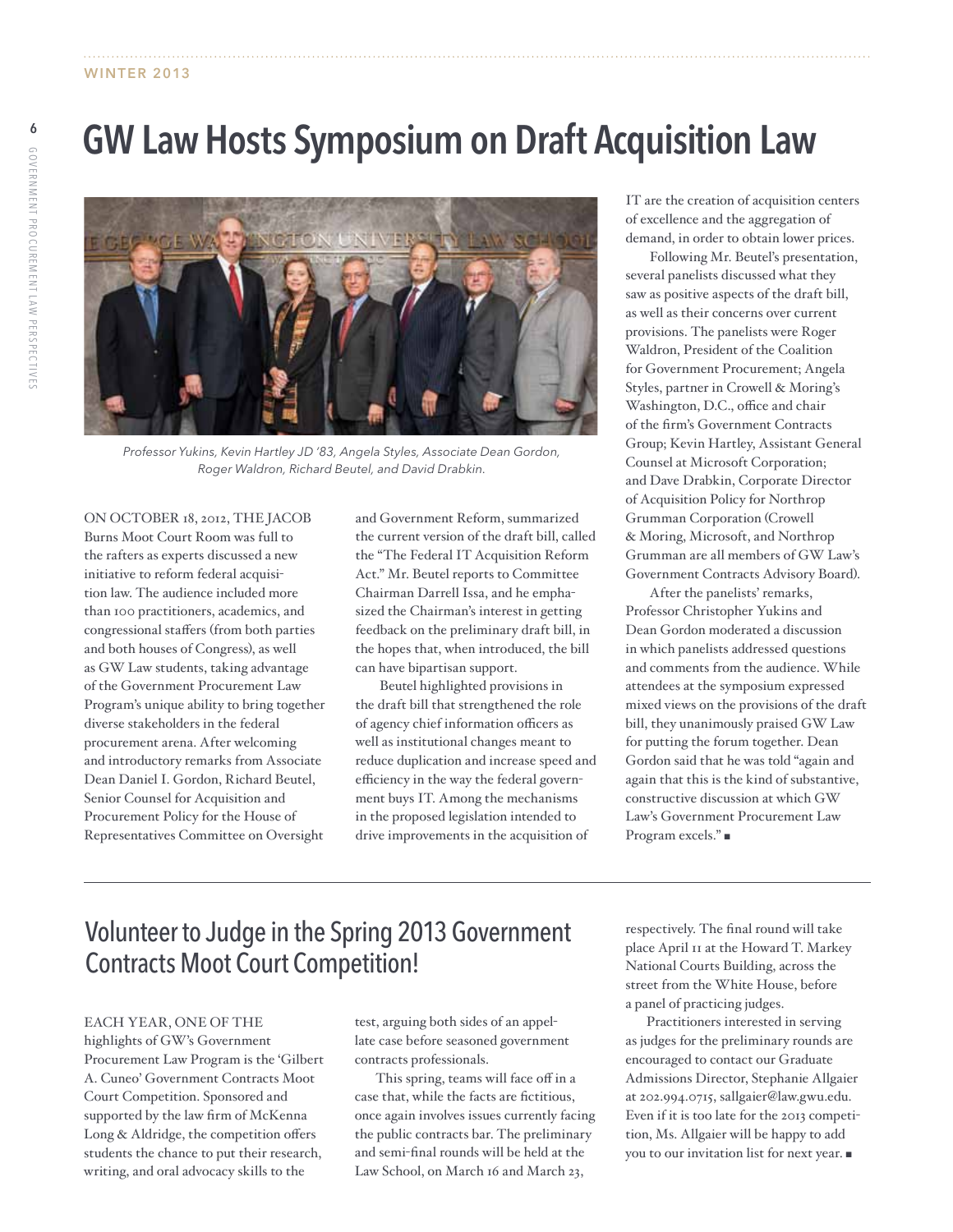# Selected Programs, Presentations, and Publications



# Associate Dean Daniel I. Gordon

co-authored two articles on the state of the federal acquisition workforce. The articles grew out of a Procurement Round Table

*Daniel I. Gordon*

colloquium hosted at GW Law in June 2012. The pieces, co-authored with Anne Reed and Al Burman, were "Acquisition: Bridging the Communications Gaps" and "Acquisition Workforce Under Siege." The articles were published in *Federal Computer Week* in its October 30 and November 15 issues. Dean Gordon's recent scholarship also includes "Bid Protests: The Costs are Real, but the Benefits Outweigh Them," *Public Contract Law Journal* (forthcoming).

Professor Joshua Schwartz has submitted a draft chapter for a forthcoming book on the internationalization of the public procurement market. The work, being edited by Mathias Audit and Stephan Schill, is titled *The Internationalization of Public Contracts.* Professor Schwartz's chapter is titled "International Protection of Foreign Bidders under GATT/WTO Law: Plurilateral liberalization of trade in the public procurement sector and global propagation of best practices." Other participants in this project include our recurrent visiting scholar, Professor Laurence Folliot-Lalliot of the University of Paris, who has written an introductory overview chapter and who was recently named to a "stakeholder expert group" by the European Commission to help advise on procurement reform in the European Union.

Assistant Dean Jessica Tillipman's recent scholarship includes, "The Congressional War on Contractors," *The George Washington University International Law Review* (forthcoming).



*William Kovacic*

Government Contracts Advisory Board luncheon. Professor Kovacic's informal talk covered a wide range of topics running from anti-trust enforcement to competition for federal contracts. In October The Coalition for Government Procurement recognized Dean Gordon with the Lifetime Acquisition Excellence Award at their 2012 Fall Training Conference in Arlington, Virginia. Also during the CGP conference, Professor Steven Schooner participated in the "Comment of the Week" panel.

On September 5 William Kovacic, Global Competition Professor of Law and Policy and Director of GW's Competition Law Center, spoke at a GW Law

Also in October Advisory Board member Karen Wilson was the guest of honor at a reception organized by



the Government Contracts Alumni Interest Group. Attendees, who included recent as well as more senior alumni, and Dean Gordon and representatives of the Law School's

*Karen Wilson*

Alumni Office appreciated the opportunity to talk among themselves but especially enjoyed hearing Karen Wilson talk about her professional career and her reflections about it.

On October 24 Dean Gordon chaired a panel titled "What Judges & Lawyers Do: Perspective of Non-Attorneys in the Acquisition Workforce at Agencies" at the Board of Contract Appeals Bar Association Annual Program.

 Professor Schooner participated in a regional procurement conference in November that was jointly sponsored by the World Trade Organization and the Latin American Integration Association, in Montevideo, Uruguay. Earlier in the month, he presented the closing lecture at the Army JAG School's annual

Government Contracts Year in Review Symposium, in Charlottesville, Virginia. Professor Schooner also discussed the Defense Department's Better Buying Power Initiative (version 2.0) with the Boston chapter of the National Contract Management Association (NCMA), and procurement policy and acquisition career progression with the Acquisition Intern class at the Veterans Administration Acquisition Academy in Frederick, Maryland.

 In November Professor Christopher Yukins took a leading

role in a meeting at GW Law of international procurement experts discussing final changes to the Model Procurement Law of the United Nations Commission on International Trade Law (UNCITRAL). In conjunction with that meeting, Professor Yukins chaired a public colloquium on the Model Procurement Law and on next steps in UNCITRAL's work in procurement, anti-corruption, and development.

 In December Professor Emeritus Ralph C. Nash Jr. and Professor Schooner co-hosted the Nash & Cibnic Roundtable in Washington, D.C. Dean Tillipman also participated in a panel discussion at the Roundtable about the government's new Foreign Corrupt Practices Act guidance.

On December 13 Dean Tillipman discussed Foreign Corrupt Practices Act compliance risks for Life Sciences



companies at the Food and Drug Law Institute's Enforcement, Litigation, and **Compliance** Conference. On January 10, she participated in a panel discussion

*Jessica Tillipman*

about the World Bank's Anti-Corruption Efforts for the D.C. Bar, International Investment and Finance Committee.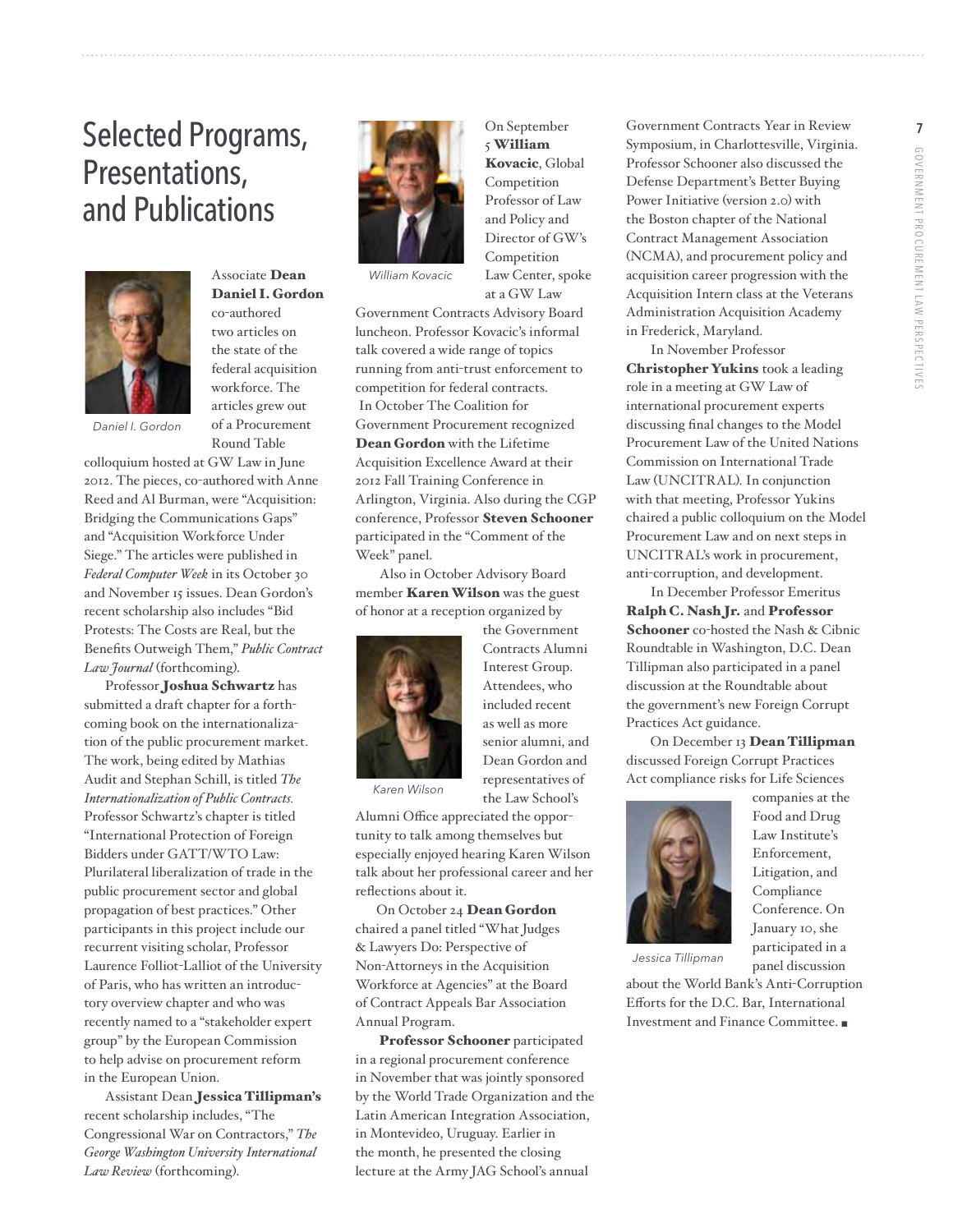# A Legacy of Government Contracts at GW Law: A conversation between Lesley Busch, LL.M. `11, and Richard Forest Busch II, LL.M. `87



*Lori, Richard, and Lesley Busch*

When Professor Schooner originally approached me with the idea of conducting an interview with my father, Richard Busch, for this newsletter, I immediately had a flashback to the time that I interviewed him about the legal system for a seventh-grade class. That was quite awhile ago! Now, I am able to relate much more to my father's extensive legal experience because I am a practicing attorney myself, and I also received a GW LL.M. in Government Procurement. My father has more than 30 years of practice in government procurement through a wide variety of roles, including as an attorney in the government, in-house counsel of a large defense contractor, and partner at multiple law firms. Below is what I learned when I asked him about his experiences and how GW assisted him with each aspect of his career.

### How did you end up becoming an Army attorney?

My professional path has been long and far from a straight line. Upon graduation from college I was commissioned a second lieutenant in the Army's Air Defense Artillery branch through the ROTC

program. Although I received an educational delay to go to law school, that delay was cancelled in October of my first year due to a national crisis. We were released about seven months later and I returned to law school. Upon graduation and passing the bar, I requested a branch transfer to the Army Judge Advocate General Corps, the JAGC. After completing the JAGC School in Charlottesville, Virginia, I was assigned to Fort Shafter, Hawai'i. I like to think that the assignment to Hawai'i was due to the U.S. Army feeling real bad about jerking me out of law school.

At the end of that assignment, I was honored to be selected as the first U.S. Army JA to fill a position at the National Security Agency (NSA) in the procurement law branch of the General Counsel's Office. In that position, I worked with very talented attorneys supporting the chief of the Procurement Office. Fortunately, I was then selected by the Army to attend GW's Government Procurement Law LL.M. Program. My experience in the JAGC and pursuing my LL.M. provided a focal point and direction in my legal career that has led to more than 30 years practicing government procurement law. Any success I have had, I owe to the education I received at

GW under the guidance of Professors Nash and Cibinic.

### What led you to corporate practice?

Again, my path to corporate law was far from normal. I was very happy with the experiences I was having practicing classified procurement law at NSA and looking forward to my next assignment. Due to unexpected family medical challenges, I did not feel it was right to be on a possible unaccompanied tour or year-long residence course at the JAGC. Although I was just selected to be Regular Army, I tendered my resignation and was subsequently recruited by Martin Marietta, now Lockheed Martin. I was transferred to Denver as a staff attorney in the Aerospace Product area. I later became the Chief Counsel for Martin Marietta Denver's Information & Communication Services (I&CS) product area and later the Data System Group. Finally, I was appointed as General Counsel for the Space Launch Systems product area—a multi-billion dollar group supporting the Titan II, Titan III, Titan 34D, and Titan IV missile systems, among other duties.

### Was the transition difficult, moving from NSA to corporate practice at Martin Marietta?

This sort of transition, although challenging, must be guided by the phrase "position determines perspective." When I was in the JAGC, the JAG School Procurement Manual had a caricature of a robber holding up Uncle Sam. The robber was labeled "Contractor." While I cannot say that is an accurate depiction of the contract parties, there were some people on both sides who hindered the process with just that sort of confrontational approach. I do not know if government procurement is an "art" or "science" or something else, but in a perfect world the Federal Acquisition Regulation, the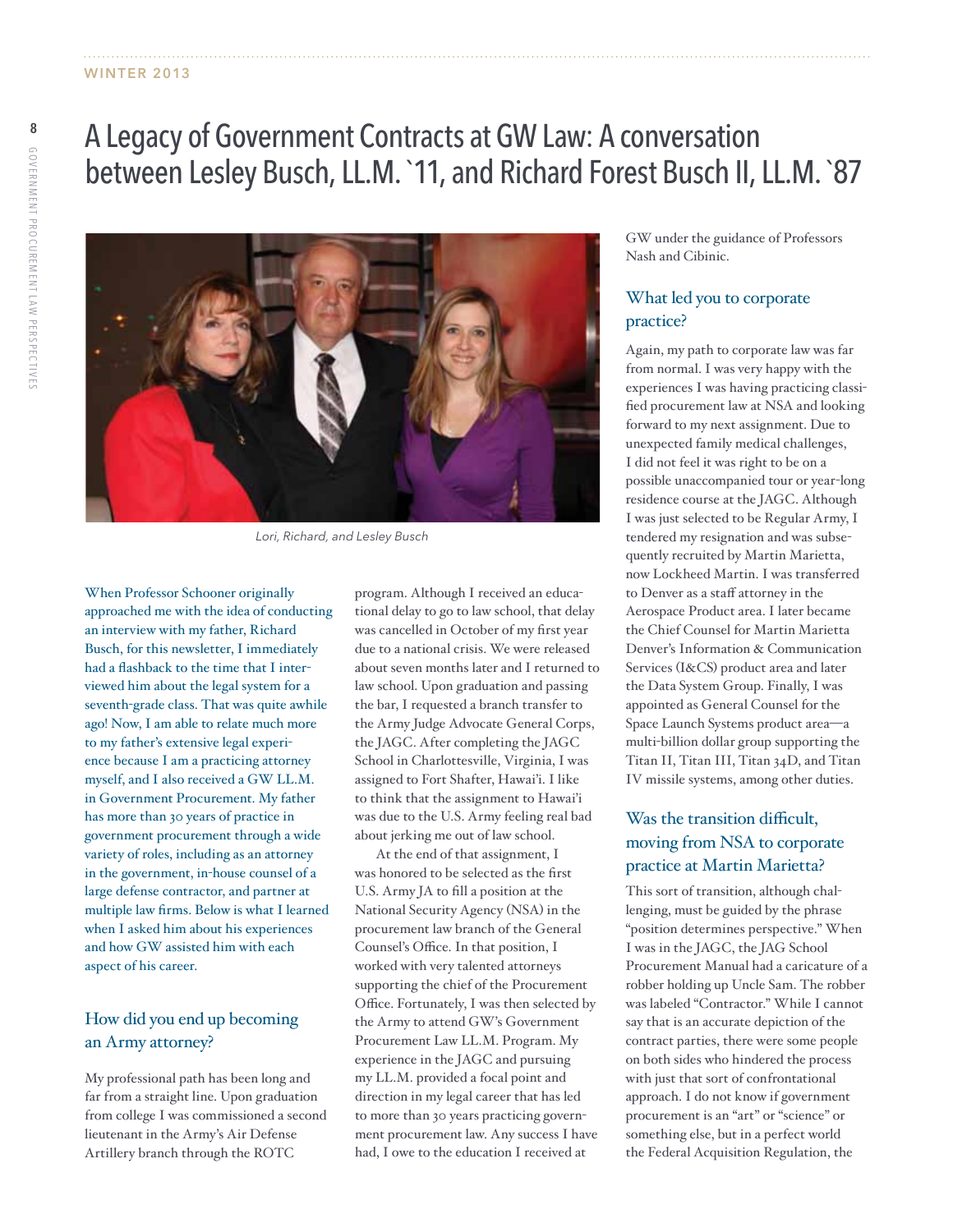FAR, provides the framework to avoid those types of preconceived notions. As taught at GW, a thorough understanding of the FAR is essential to understanding the many facets of a problem to weave a resolution or position that best serves that client and promotes the public trust.

As we have discussed so many times, I try to focus on the provisions of FAR 1.102, Statement of Guiding Principles for the Federal Acquisition System. Paraphrasing this subpart, the acquisition team (government and contractor) MUST focus on the best value product or service to the customer and public trust in the system through fulfilling public policy and cooperative relationships and focus less on "risk avoidance" and more on "risk management." Most important, however, is for both parties to remember that if a policy, procedure, or particular strategy or practice is in the best interest of the government but NOT specifically addressed in the FAR, nor prohibited by the law, executive order, or other regulations, the parties should NOT assume it is prohibited. I was lucky enough to have these principles explained to me as the foundation of how to approach a procurement problem during my studies at GW and those principles assisted me in the transition to corporate practice.

# Starting in 1996, I remember you began practicing government contracts as a partner in large law firms with offices in Denver. Did you have a particular focus in your practice?

After more than 13 years with Lockheed Martin, I was presented with an opportunity to join a large regional firm to start a government contract practice group. I was excited to use my experiences with the government and a large defense contractor to form a practice approach as described earlier. The challenge was integrating this specialty with other specialties within the firm. The culture of the firm was to embrace the specialty of government procurement law and weave a synergistic relationship with its other practice groups, like corporate, IP, employment, lobbying, etc. That was the

real challenge. My focus was to create a team of experts within the firm in various fields to draw on those talents to address a client's specific procurement problems.

### How are you currently practicing in the field?

There are not many firms that have government procurement law expertise in the Rocky Mountain region. After a few years, I decided to open my own practice focused on government contract law, general counsel services, and ADR, but with a unique focus. I found I could provide better value to my clients by co-counseling with my prior firms and other firms, rather than limiting my approach to the talents of just one firm for support. While I am a sole practitioner, I have been able to establish synergistic relationships with firms in Colorado and across the country to assist me when needed. Many of these firms have expertise in practice areas that are complementary to my practice, and mine to theirs, so we do not compete. By combining our talents, we attempt to offer the best representation for the client. In addition, our rates are overall far more cost effective due to the region and lower overhead. We strive to have our legal representation be considered as an "asset" rather than an "expense" to our clients.

## In your opinion, what is the largest challenge you have experienced being a government contracts lawyer in private practice in Colorado?

Although I enjoy my current practice, I have found that the government contract practice outside the major hubs of expertise on the East and West Coasts is a little different. When I deal with practitioners, clients, and other lawyers who are experienced in government contracts, I can focus on the issues much more quickly and use the regulations, laws, and other authorities to either craft a resolution or define the issues in a more effective manner. Although many of my clients are technically sophisticated in high technology or other precise work, they usually

do not understand the nuances of the government marketplace. Consequently, we must help form their government procurement strategy, as well as help them with specific issues like requests for equitable adjustment and protest actions. I always start my discussions with these folks with the direction to "Do it Right." While Colorado has vast government procurement opportunities, there are few true practitioners in this region.

*"As a father, I can only sit back and marvel at your talent and the success that you achieved..."*

### What has been the greatest "achievement" in your 30+ years of practicing government contract law?

That is easy. When you came back to Colorado to study for the bar exam you helped me in my practice, and after a short time you let me know that you found government contract law extremely interesting. You decided on your own to apply to GW's LL.M. program and to follow in my footsteps. After graduating from the program and completing internships with HUBZone, GSA, and a clerkship with the Civilian Board of Contract Appeals, you are now a very successful government litigator. As a father, I can only sit back and marvel at your talent and the success that you achieved through your hard work and training at GW. I would like to believe that you focus your government procurement practice on the principles of FAR 1.102 and the concepts of "Do it Right" and a broad perspective.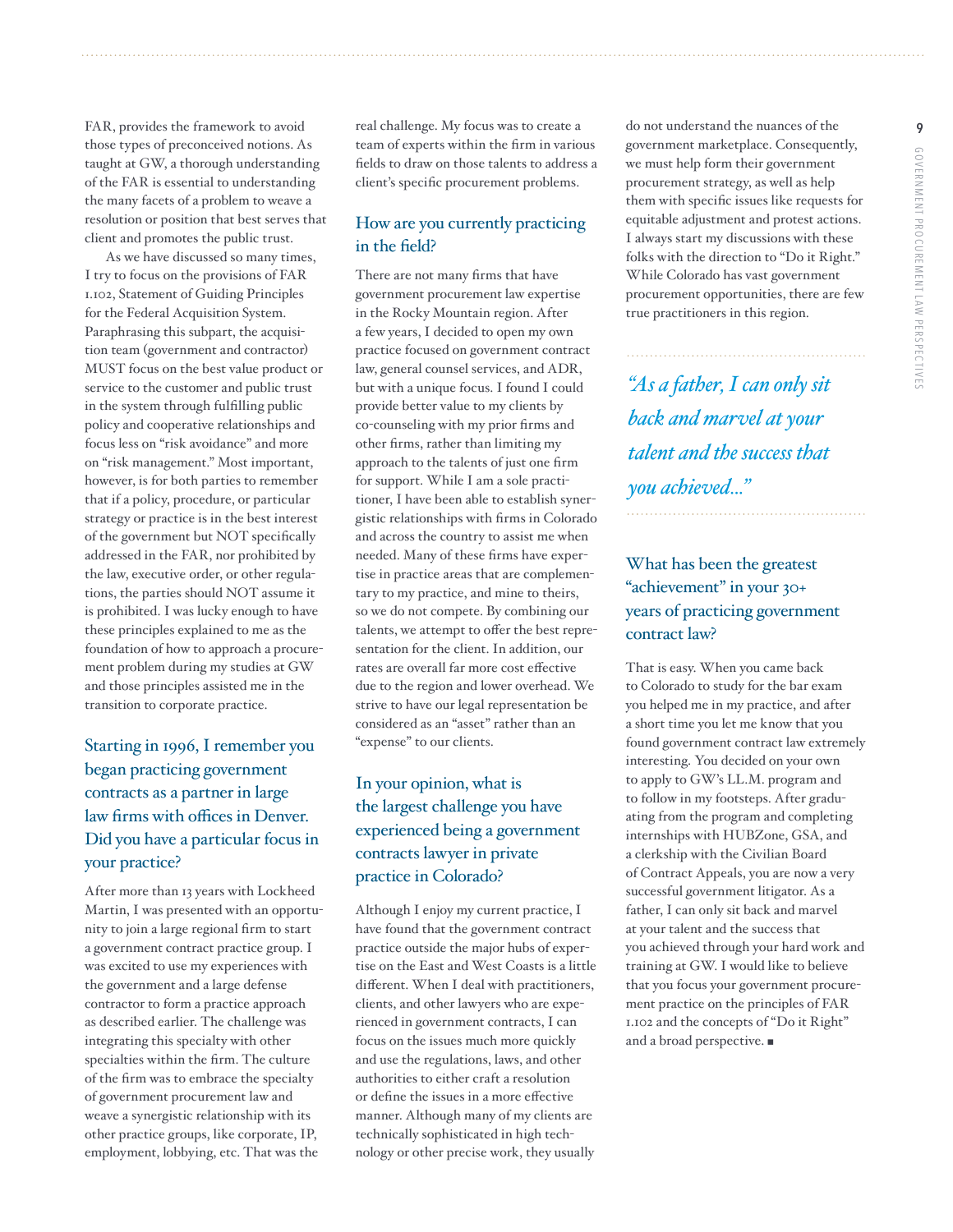# State and Local Procurement



*Professor Christopher Yukins*

This spring, GW Law's Government Procurement Law Program launched a new seminar on state and local procurement law—a first for the school and an important step forward for the procurement bar.

 Professor Christopher Yukins, who will lead the seminar, expressed enormous enthusiasm about the new course. "We've been waiting for years for the opportunity to add this course to our curriculum," he said, "and I'm delighted we have the resources to do it now." Associate Dean Daniel I. Gordon called the subject "a neglected area of procurement law," and he welcomed Professor Yukins's initiative in establishing the seminar.

Teaching resources for the new course are available because of the generosity of those who have underwritten the Nash and Cibinic fund in the Government Procurement Law Program. The generosity of individuals, law firms, and industry members have made it possible for the school to add leaders in the field such as Dean Gordon to the teaching roster. This in turn has freed up the resources necessary to add new courses such as this and provide new opportunities for our students.

 While there has long been interest in a course of this type, a key obstacle was the lack of a text on state and local procurement. "You can imagine my delight," said Professor Yukins, "when I discovered that our dear friend and colleague Professor Danielle Conway, who visited with us several years ago and who teaches law at the University of Hawai'i, published a text on state and local procurement through the American Bar Association. It's a straightforward text that introduces students to the basic concepts in procurement law—fiscal issues, competition issues, contract administration, and disputes, for example—and then reviews those concepts through the prism of important state and local developments. It's a perfect introductory text, both for our 'mainstream' procurement law students and for those coming to procurement law for the first time."

 Professor Conway's text is complemented by a state-by-state survey of state procurement laws, also published by the American Bar Association. Professor Yukins calls the state-by-state compendium, which Missy Copeland, of Schmidt & Copeland LLC, put together for the ABA's Public Contract Law Section, "a labor of love" and "a remarkable accomplishment." Ms. Copeland enlisted both lawyers from across the country and a number of GW Law students to produce detailed summaries of each state's procurement laws. The compendium will give seminar students a starting point for their own research when they begin writing papers for the seminar.

The move to add the course was also a reflection of strong student interest in procurement issues beyond the Beltway. Over the years, many program students have indicated a desire to pursue careers beyond Washington, D.C., either in their home states or elsewhere in the country. Because of the program's longstanding focus on federal procurement law, however, it was more difficult for those students to find jobs outside our area,

which was an unfortunate barrier to the advancement of procurement law across the country. Professor Yukins says that in a time of dramatic changes in the legal industry, the program's leadership also wanted to do everything possible to help students match their life goals to their legal skills. "For many, this means relocating to traditionally underserved markets across the country," he added.

At the same time, the seminar will reflect the law school's role as a clearinghouse of ideas on procurement law, both nationally and internationally. "We'll be building on Professor Conway's text," Professor Yukins says, "and will take a closer look, with some of the leading lights in the field, at issues such as state procurement fraud, advanced forms of competitive negotiation, and suspension and debarment." The course will even include a unit on fiscal law. Professor Yukins says he hopes to "lure Professor Steve Schooner back from his well-earned sabbatical to teach on fiscal law, as he's our leading expert on those issues."

The seminar will be looking at solutions that have been used around the world, such as public–private partnerships, to assess how, and where, they might be used in the future—including in the federal arena. Building on the international and comparative work that Dean Gordon and Professor Yukins have done, through the United Nations and otherwise, the course will look at potential harmonization between federal, state, and local laws. "The barriers we as a country have erected by using different rules for federal, state, and local procurements are illogical and grossly inefficient," argues Professor Yukins, "and my hope is that this course, besides providing our students with important new insights on state and local law, will help smooth the path to the harmonization in procurement laws across this country." In a time of deep economic changes, he concludes, "encouraging robust, integrated, and competitive procurement markets—and opening new career opportunities for our students—seem like exactly the things GW's Procurement Law Program should be doing as we enter our next 50 years as a program." $\blacksquare$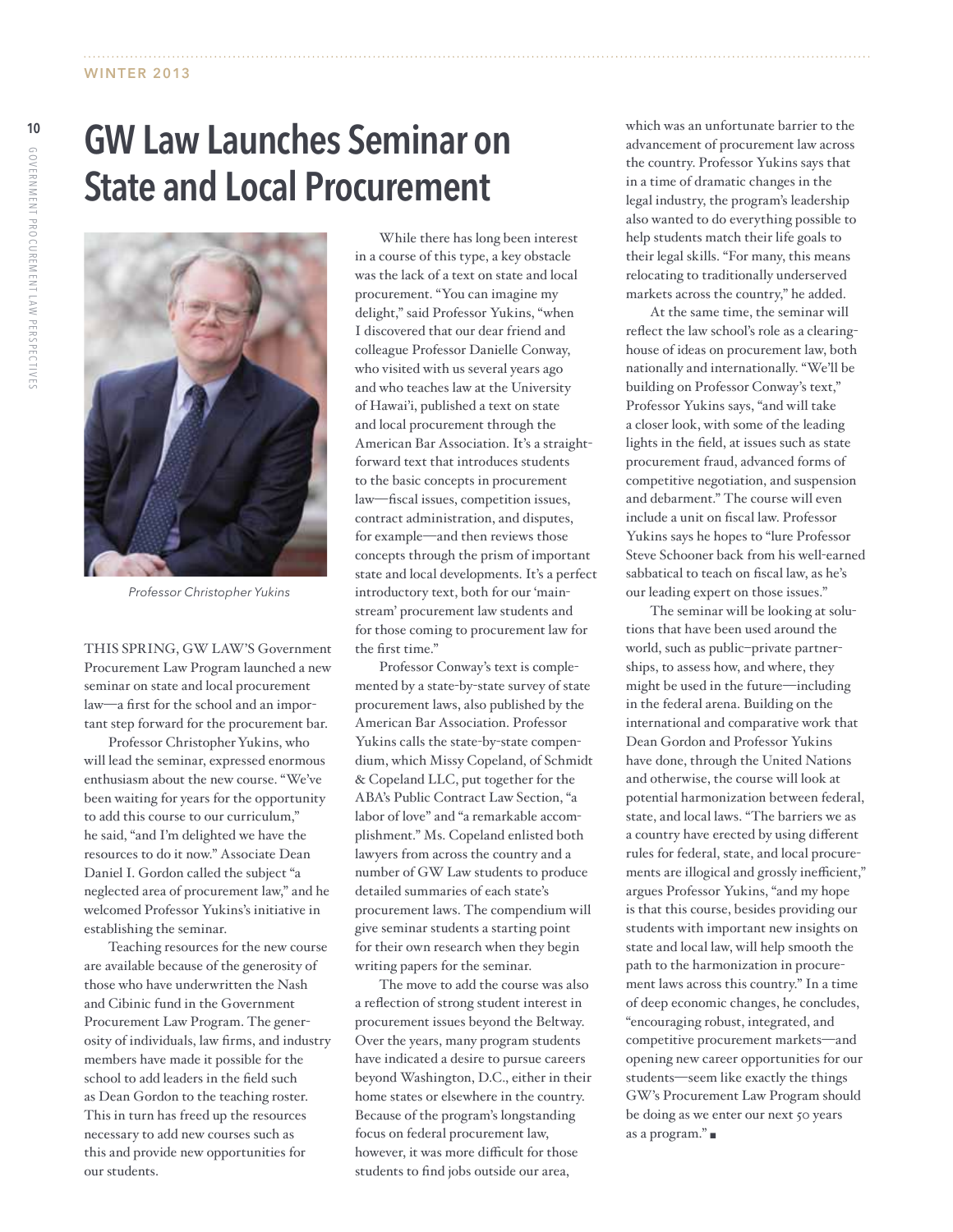acquisition. Schooner was also an active member and supporter of the National Contract Management Association (NCMA), serving on the national board of advisors, and often speaking at national and regional NCMA conferences and before local NCMA chapters.

As soon as word was out that GW Law was creating the scholarship fund, pledges started coming in from members of GW Law's Government Contracts Advisory Board, practitioners, other members of the GW Law community, and friends of the late Murray Schooner. While raising the \$100,000 required to launch a new scholarship can be a real challenge, pledges for the Murray J. Schooner Scholarship fund were approaching that level within weeks of the launch. Margie Shepard, Director of Major Gifts at GW Law, said, "The unprecedented outpouring of generosity was a real tribute to the enormous, positive impact that Murray Schooner had on those around him."

 Gifts to the Murray J. Schooner Endowed Law Scholarship may be made online at www.law.gwu.edu/contribute. When donating online, please indicate that the gift is for the Murray J. Schooner Endowed Scholarship in Government Procurement Law. Donors are also welcome to contact Margie Shepard in the Development Office at 202.994.0287 or mshepard@law.gwu.edu. <sup>n</sup>



LinkedIn Group: *Murray Schooner and Steven Schooner* http://bit.ly/GWprocurement *in Hong Kong*

# Government Procurement Law Perspectives

*Government Procurement Law Perspectives* is published by the Government Procurement Law Program at the George Washington University Law School.

#### Leadership of the Government Procurement Law Program:

Daniel I. Gordon, Associate Dean for Government Procurement Law Studies

Steven L. Schooner, Nash and Cibinic Professor of Government Procurement Law

Joshua I. Schwartz, E.K. Gubin Professor of Government Contracts Law

Christopher R. Yukins, Professor of Government Contracts Law

#### Government Procurement Law Program

The George Washington University Law School 2000 H Street, NW Washington, DC 20052 www.law.gwu.edu

#### Follow us:



www.facebook.com/groups/ GWProcurement/

*World Bank Symposium from cover*

development banks' approach to the topics, Dean Dan Gordon led a freewheeling discussion that brought together the various threads of the day's discussion. *The George Washington International Law Review* will publish articles growing out of the symposium in a forthcoming issue.

 Pascale Dubois, who chaired the symposium and who serves as the World Bank's Sanctions Evaluation and Suspension Officer, said after the program that her office had been "flooded with compliments on the presentations" by GW Law faculty members.

Dubois called the law school's participation in the symposium "vital" to the program's success.

 Given the World Bank's increased focus on these issues, Dean Tillipman and Professor Schooner returned to the World Bank later in the semester to participate in a similar panel, this one on the creation of credible, effective, and fair debarment systems to combat fraud and corruption in developing countries. The panel was part of the World Bank's Law, Justice, and Development week-long program.